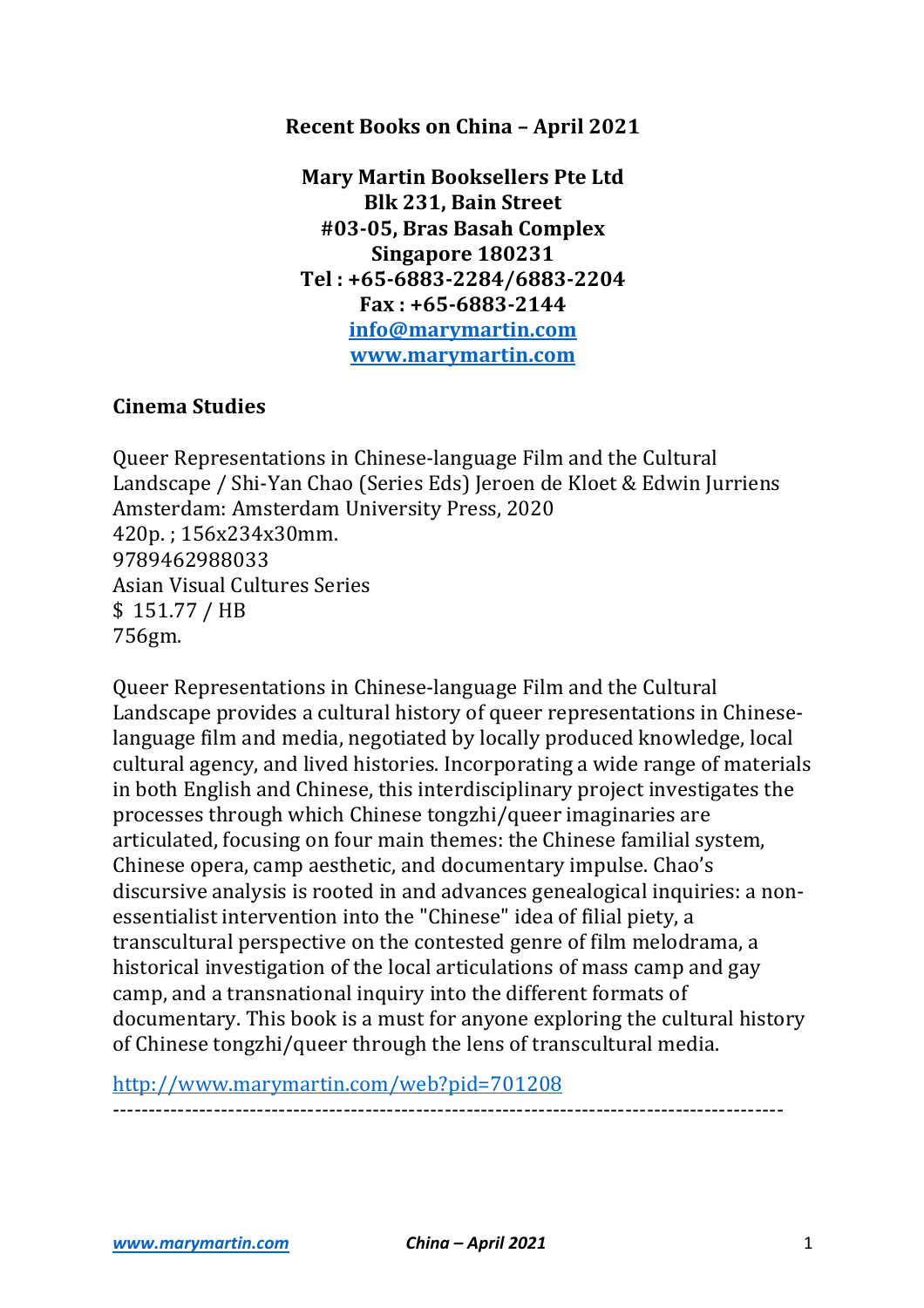## **Economics/Development Studies**

Rural-Urban Migration and Agro-Technological Change in Post-Reform China / Lena Kaufmann (Series Ed) Pal Nyiri New Mobilities in Asia Series Amsterdam: Amsterdam University Press, 2021 312p.: 156x234mm. Includes Index 9789463729734  $$123.53 / HB$ 598gm.

How do rural Chinese households deal with the conflicting pressures of migrating into cities to work as well as staying at home to preserve their fields? This is particularly challenging for rice farmers, because paddy fields have to be cultivated continuously to retain their soil quality and value. Drawing on ethnographic fieldwork and written sources, Rural-Urban Migration and Agro-Technological Change in Post-Reform China describes farming households' strategic solutions to this predicament. It shows how, in light of rural-urban migration and agrotechnological change, they manage to sustain both migration and farming. It innovatively conceives rural households as part of a larger farming community of practice that spans both staying and migrating household members and their material world. Focusing on one exemplary resource paddy fields - it argues that socio-technical resources are key factors in understanding migration flows and migrant-home relations. Overall, this book provides rare insights into the rural side of migration and farmers' knowledge and agency.

http://www.marymartin.com/web?pid=750863

 $-$ 

Shadow Exchanges along the New Silk Roads / (Eds) Eva P.W. Hung & Tak-Wing Ngo Global Asia Series Amsterdam: Amsterdam University Press, 2020 276p. 9789462988934 Includes Index \$ 116.48 / HB 588gm.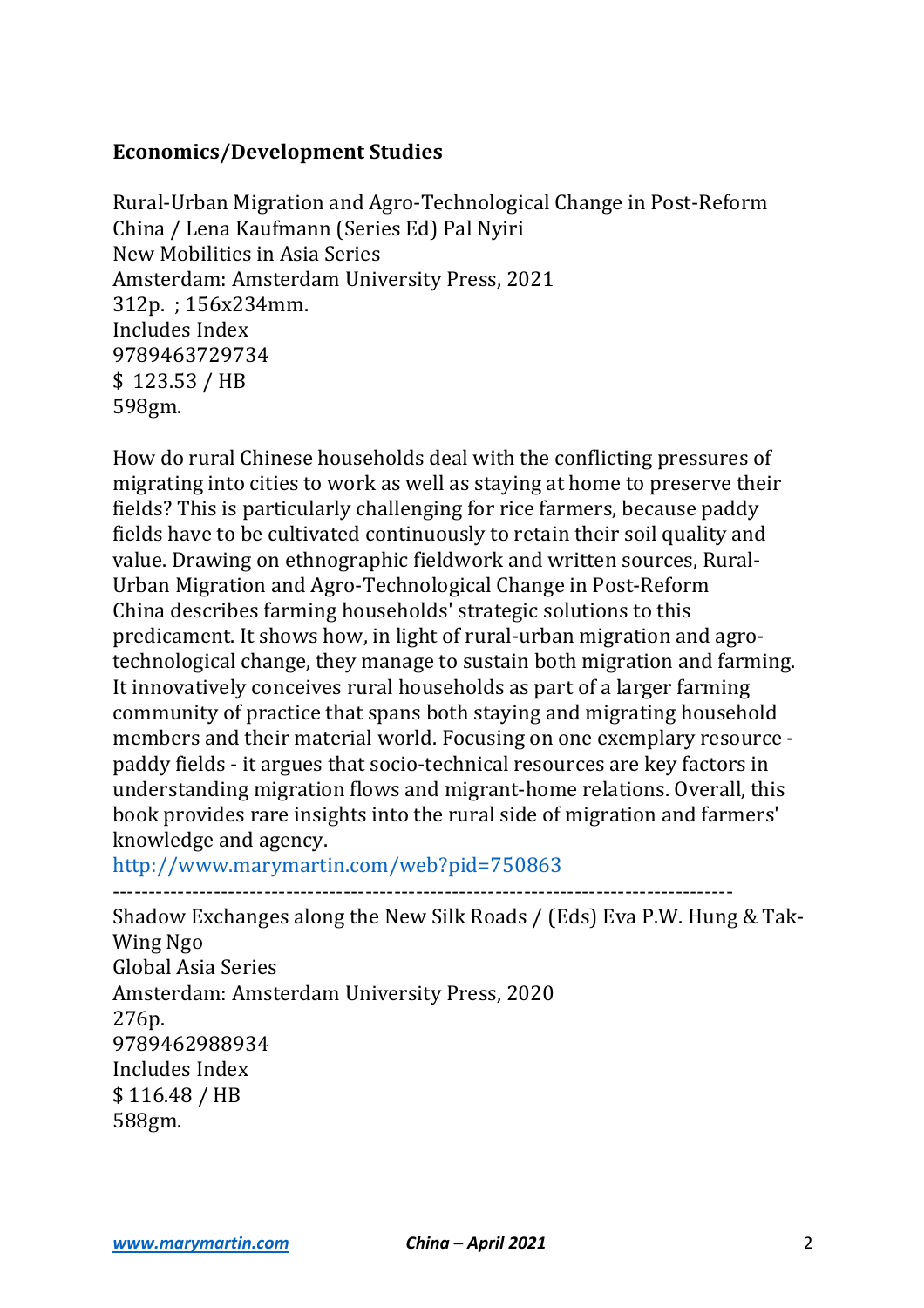Long before China promulgated the official One Belt One Road initiatives, vast networks of cross-border exchanges already existed across Asia and Eurasia. The dynamics of such trade and resource flows have largely been outside state control, and are pushed to the realm of the shadow economy. The official initiative is a state-driven attempt to enhance the orderly flow of resources across countries along the Belt and Road, hence extending the reach of the states to the shadow economies. This volume offers a bottomup view of the transborder informal exchanges across Asia and Eurasia, and analyses its clash and mesh with the state-orchestrated Belt and Road cooperation. By undertaking a comparative study of country cases along the new silk roads, the book underlines the intended and unintended consequences of such competing routes of connectivity on the socioeconomic conditions of local communities.

http://www.marymartin.com/web?pid=701197

--------------------------------------------------------------------------------------

Global Perspectives on China's Belt and Road Initiative : Asserting Agency through Regional Connectivity / (Ed) Florian Schneider Amsterdam: Amsterdam University Press, 2021 354p. 9789463727853 \$ 123.53 / HB 662gm.

The year 2013 saw the launch of the largest, most influential investment initiative in recent memory: China's Belt and Road Initiative (BRI). This globe-spanning strategy has reshaped local economies and regional networks, and it has become a contested subject for scholars and practitioners alike. How should we make sense of the complex interactions that the BRI has enabled? Understanding these processes requires truly global perspectives alongside careful attention to the role that local actors play in giving shape to individual BRI projects. The contributions in Global Perspectives on China's Belt and Road Initiative: Asserting Agency through Regional Connectivity provide both 'big picture' assessments of China's role in regional and global interactions and detailed case studies that home in on the role agency plays in BRI dynamics. Written by leading area studies scholars with diverse disciplinary expertise, this book reveals how Chinese efforts to recalibrate the world are taken up, challenged, revamped, and reworked in diverse contexts around the world. http://www.marymartin.com/web?pid=750867

--------------------------------------------------------------------------------------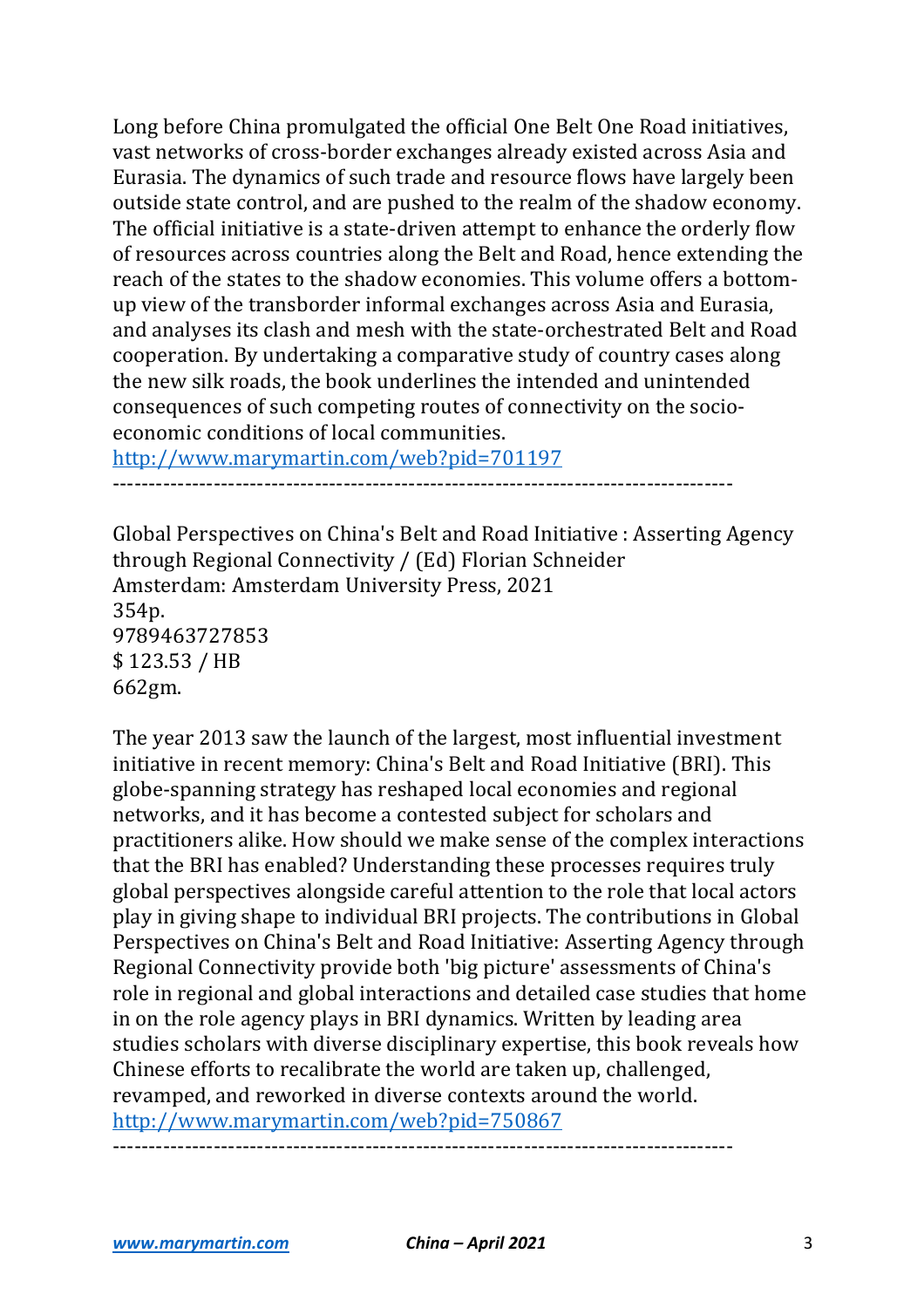Borderland Infrastructures : Trade, Development, and Control in Western China / Alessandro Rippa (Series Ed) Tina Harris & Willem van Schendel Asian Borderlands Series Amsterdam: Amsterdam University Press, 2020 288p.; 156x234x25.4mm. Includes Index ; Bibliography 9789463725606 \$ 123.53 / HB 560gm.

Across the Chinese borderlands, investments in large-scale transnational infrastructure such as roads and special economic zones have increased exponentially over the past two decades. Based on long-term ethnographic research, Borderland Infrastructures addresses a major contradiction at the heart of this fast-paced development: small-scale traders have lost their historic strategic advantages under the growth of massive Chinese state investment and are now struggling to keep their businesses afloat. Concurrently, local ethnic minorities have become the target of radical resettlement projects, securitization, and tourism initiatives, and have in many cases grown increasingly dependent on state subsidies. At the juncture of anthropological explorations of the state, border studies, and research on transnational trade and infrastructure development. Borderland Infrastructures provides new analytical tools to understand how state power is experienced, mediated, and enacted in Xinjiang and Yunnan. In the process, Rippa offers a rich and nuanced ethnography of life across China's peripheries. http://www.marymartin.com/web?pid=701207

# --------------------------------------------------------------------------------------

#### **Education**

Globalization, Nationalism, and Music Education in the Twenty-First Century in Greater China / Wai-Chung Ho Amsterdam: Amsterdam University Press, 2021 348p. Includes Index 9789463729932 \$ 135.30 / HB 650gm.

Globalization, Nationalism, and Music Education in the Twenty-First Century in Greater China examines the recent developments in school education and music education in Greater China - Mainland China, Hong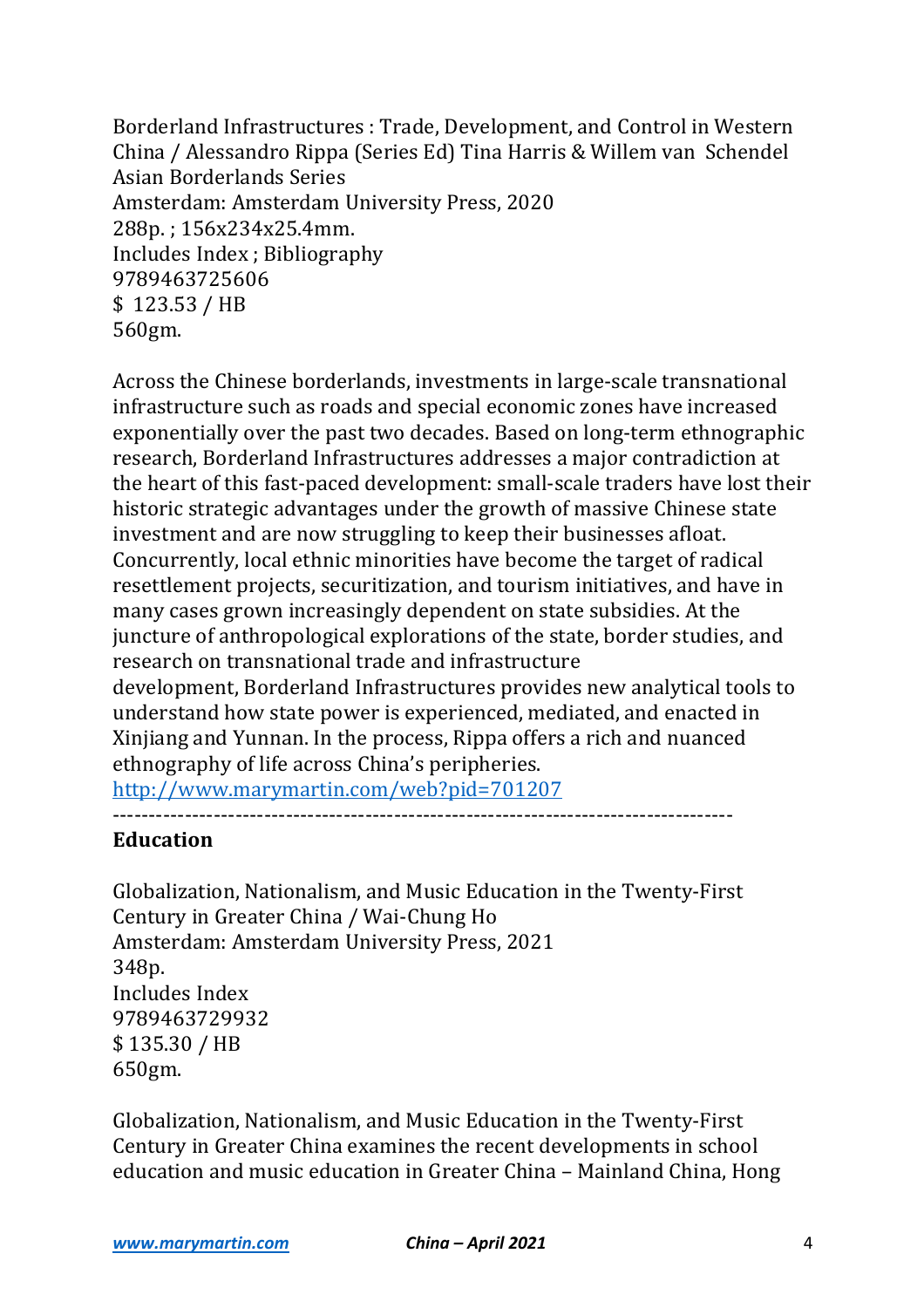Kong, and Taiwan – and the relationship between, and integration of, national cultural identity and globalization in their respective school curriculums. Regardless of their common history and cultural backgrounds, in recent decades, these localities have experienced divergent political, cultural, and educational structures. Through an analysis of the literature, official curriculum documents, approved music textbooks, and a survey questionnaire and in-depth interviews with music teachers, this book also examines the ways in which policies for national identity formation and globalization interact to complement and contradict each other in the context of music education in respect to national and cultural values in the three territories. Wai-Chung Ho's substantive research interests include the sociology of music, China's education system, and the comparative study of East Asian music education. Her research focuses on education and development, with an emphasis on the impact of the interplay between globalization, nationalization, and localization on cultural development and school music education.

http://www.marymartin.com/web?pid=745877

#### ----------------------------------------------------------------------------------------------- **History**

Freedom of the Press : A Conceptual History, 1831-1949 / Yi Guo (Series Ed) Qiang Fang Amsterdam: Amsterdam University Press, 2020 264p.; 156x234x25.4mm. Includes Index ; Bibliography 9789463726115 China: From Revolution to Reform Series \$ 116.48 / HB 532gm.

Western commentators have often criticized the state of press freedom in China, arguing that individual speech still suffers from arbitrary restrictions and that its mass media remains under an authoritarian mode. Yet the history of press freedom in the Chinese context has received little examination. Unlike conventional historical accounts which narrate the institutional development of censorship and people's resistance to arbitrary repression, Freedom of the Press in China: A Conceptual History, 1831-1949 is the first comprehensive study presenting the intellectual trajectory of press freedom. It sheds light on the transcultural transference and localization of the concept in modern Chinese history, spanning from its initial introduction in 1831 to the establishment of the People's Republic of China in 1949. By examining intellectuals' thoughts, common people's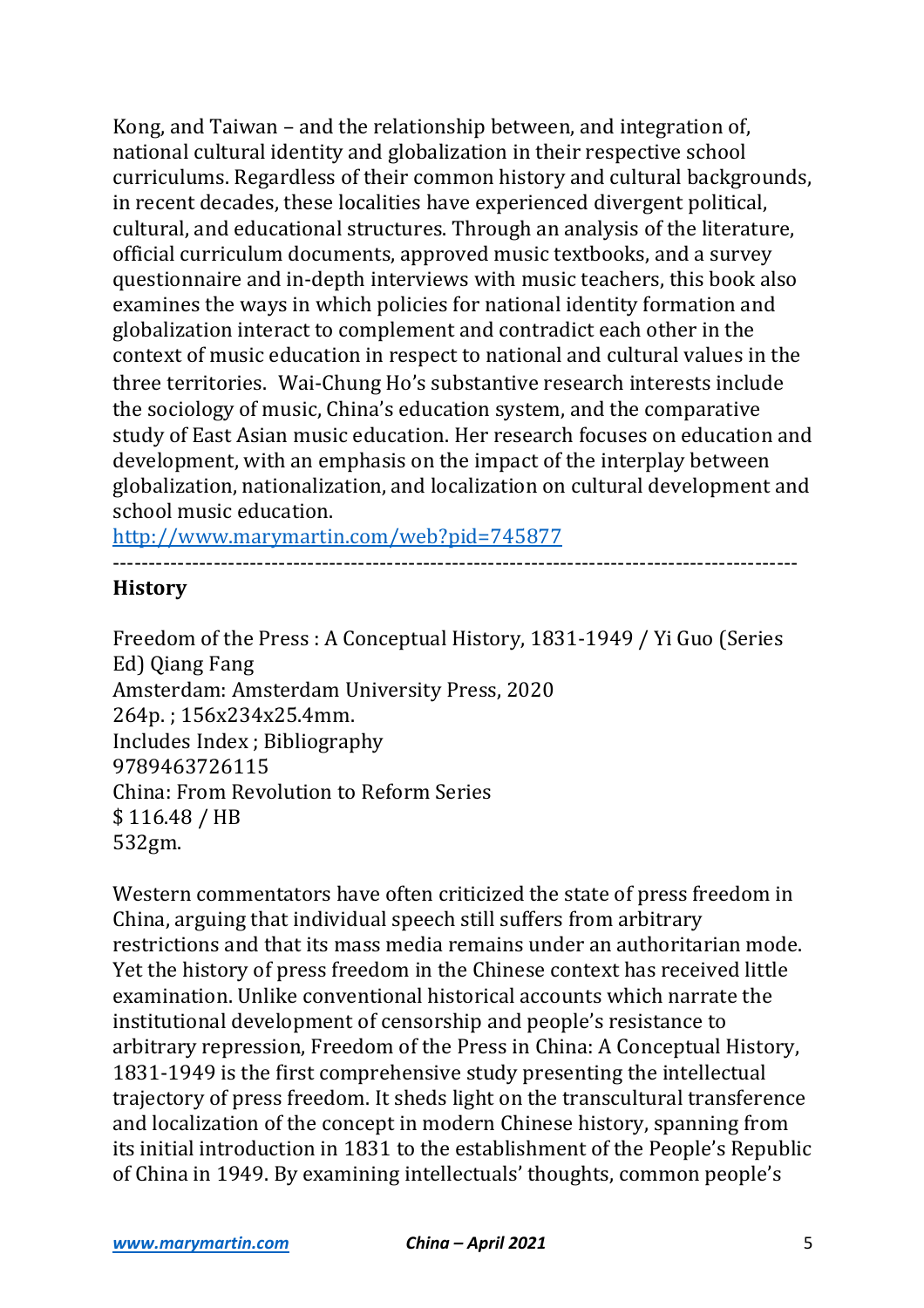attitudes, and official opinions, along with the social-cultural factors that were involved in negotiating Chinese interpretations and practices in history, this book uncovers the dynamic and changing meanings of press freedom in modern China.

http://www.marymartin.com/web?pid=750871

---------------------------------------------------------------------------------------------

## **Law**

The Communist Judicial System in China, 1927-1976 : Building on Fear / **Qiang Fang** Amsterdam: Amsterdam University Press, 2021 336p.: 156x234mm. Includes Index ; Bibliography 9789463729451 China: From Revolution to Reform Series \$ 135.30 / HB 640gm.

Drawing on hundreds of newly released judicial archives and court cases, this book analyzes the communist judicial system in China from its founding period to the death of Mao Zedong. It argues that the communist judicial system was built when the CCP was engaged in a life-or-death struggle with the GMD, meaning that the overriding aim of the judicial system was, from the outset, to safeguard the Party against both internal and external adversaries. This fundamental insecurity and perennial fear of loss of power obsessed the Party throughout the era of Mao and beyond, prompting it to launch numerous political campaigns, which forced communist judicial cadres to choose between upholding basic legal norms and maintaining Party order. In doing all of this, The Communist Judicial System in China, 1927-1976: Building on Fear fills a major lacuna in our understanding of communist-era China.

http://www.marymartin.com/web?pid=750862

# **Politics**

The Chinese Communist Youth League : Juniority and Responsiveness in a Party Youth Organization / Konstantinos D. Tsimonis (Series Ed) Qiang Fang Amsterdam: Amsterdam University Press, 2021 324p. Includes Index ; Bibliography 9789462989863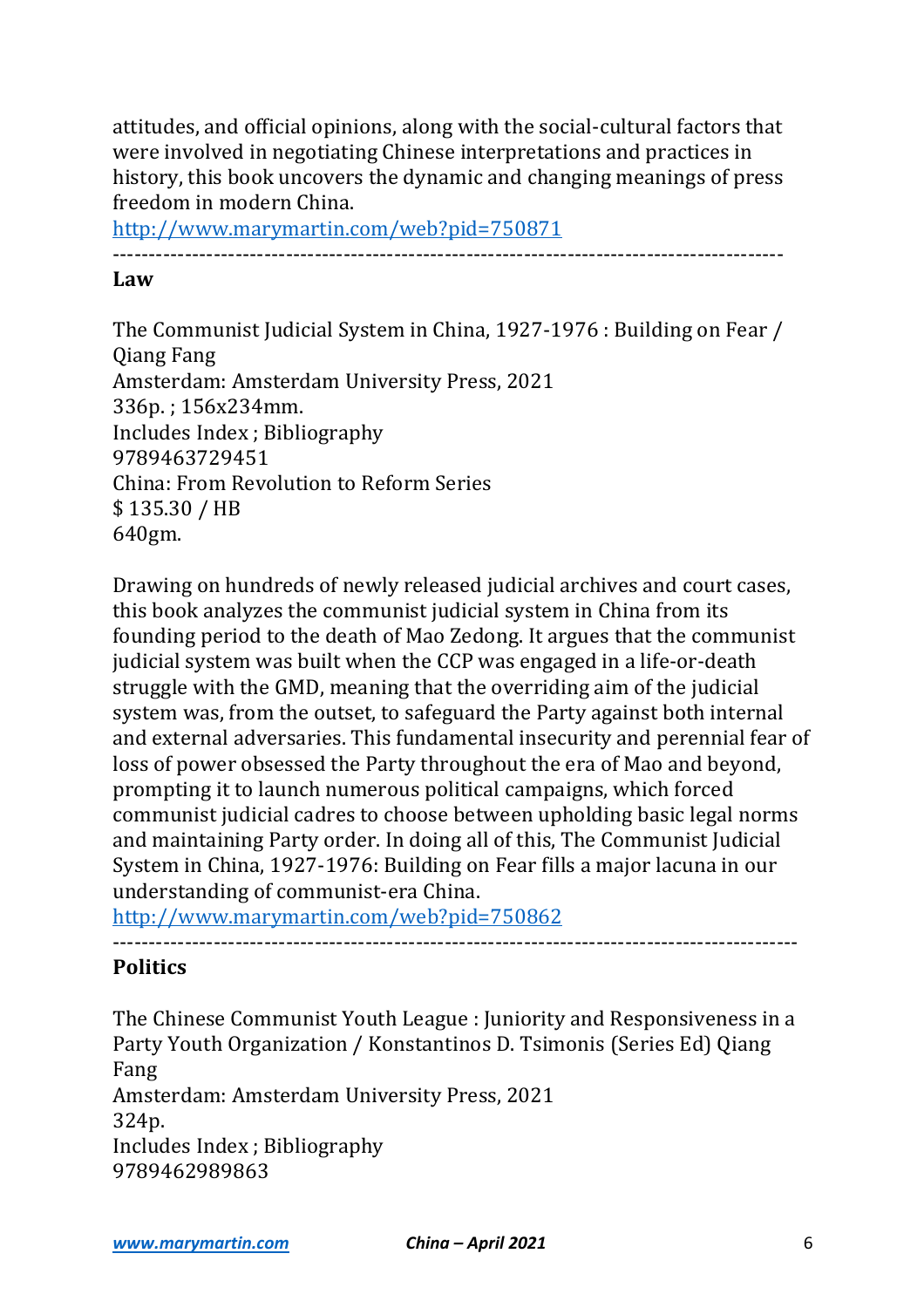## China: From Revolution to Reform Series \$ 116.48 / HB 618gm.

## Book Details:

The Chinese Communist Youth League is the largest youth political organization in the world, with over 80 million members. Former Chinese President Hu Jintao was a firm supporter of the League, and believed that it could play a bigger role in winning the hearts and minds of Chinese youth by actively engaging with their interests and demands. Accordingly, he provided the League with a new youth work mandate to increase its capacity for responsiveness under the slogan 'keep the Party assured and the youth satisfied'. This original investigation of the hitherto-unexamined organization uses a combination of interviews, surveys and ethnography to explore how the League implemented Hu's mandate at both local and national levels, exposing the contradictory nature of some of its campaigns. By doing so, it also sheds light on the reasons for Xi Jinping's turn against the League during his first term in office. The Chinese Communist Youth League: Juniority and Responsiveness in a Party Youth Organization develops the original concept of 'juniority' to capture the complex ways that generational power is institutionalized, alienating young people from official political processes, with significant implications for China's political development. The book will be of interest to researchers and students of Chinese politics, as well as to scholars of comparative youth politics and sociology.

http://www.marymartin.com/web?pid=750865

-----------------------------------------------------------------------------------------------

Sanctions with Chinese Characteristics : Rhetoric and Restraint in China's Diplomacy / Angela Poh (Series Ed) Jonathan Rigg Amsterdam: Amsterdam University Press, 2021 376p.; 156x234x25.4mm. Includes Index ; Bibliography 9789463722353 Transforming Asia Series \$ 128.24 / HB 692gm.

The view that China has become increasingly assertive under President Xi Jinping is now a common trope in academic and media discourse. However, until the end of Xi Jinping's first term in March 2018, China had been relatively restrained in its use of coercive economic measures. This is puzzling given the conventional belief among scholars and practitioners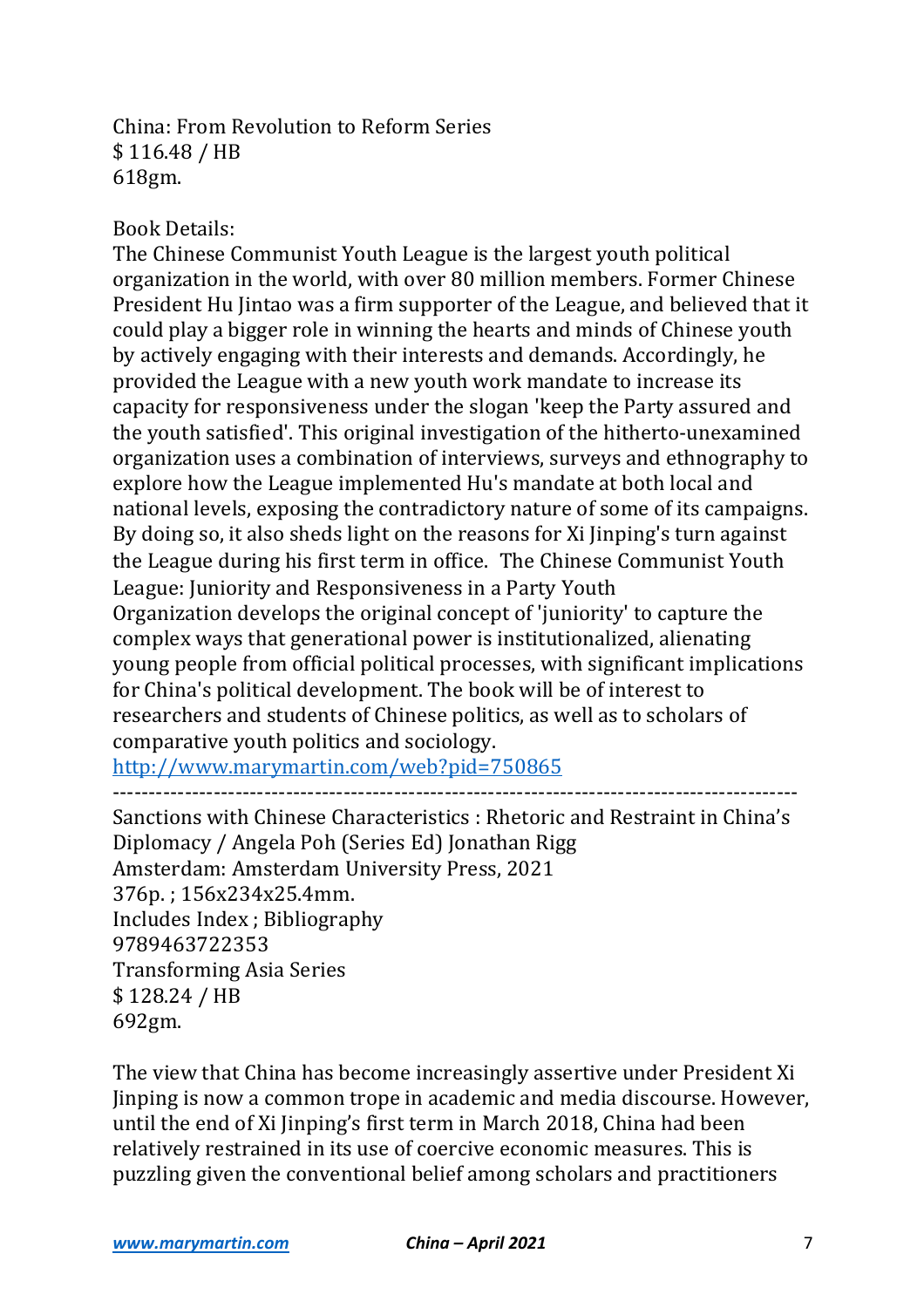that sanctions are a middle ground between diplomatic and military/paramilitary action. Using a wide range of methods and data  $$ including in-depth interviews with 76 current and former politicians, policy-makers, diplomats, and commercial actors across 12 countries and 16 cities — Sanctions with Chinese Characteristics: Rhetoric and Restraint in China's Diplomacy examines the ways in which China had employed economic sanctions to further its political objectives, and the factors explaining China's behaviour. This book provides a systematic investigation into the ways in which Chinese decisionmakers approached sanctions both at the United Nations Security Council and unilaterally, and shows how China's longstanding sanctions rhetoric has had a constraining effect on its behaviour, resulting in its inability to employ sanctions in complete alignment with its immediate interests. http://www.marymartin.com/web?pid=750870

-----------------------------------------------------------------------------------------------

Decoding the Sino-North Korean Borderlands / (Eds) Adam Cathcart, Christopher Green & Steven Denney (Series Ed) Tina Harris & Willem vn Schendel Amsterdam: Amsterdam University Press, 2021 444p. ; 156x234x31.75mm. Includes Index 9789462987562 Asia Borderlands Series \$ 151.77 / HB 788gm.

Since the 1990s, the Chinese-North Korean border region has undergone a gradual transformation into a site of intensified cooperation, competition, and intrigue. These changes have prompted a significant volume of critical scholarship and media commentary across multiple languages and disciplines. Drawing on existing studies and new data, Decoding the Sino-North Korean Borderlands brings much of this literature into concert by pulling together a wide range of insight on the region's economics, security, social cohesion, and information flows. Drawing from multilingual sources and transnational scholarship, this volume is enhanced by the extensive fieldwork undertaken by the editors and contributors in their quests to decode the borderland. In doing so, the volume emphasizes the link between theory, methodology, and practice in the field of Area Studies and social science more broadly.

http://www.marymartin.com/web?pid=750866

-----------------------------------------------------------------------------------------------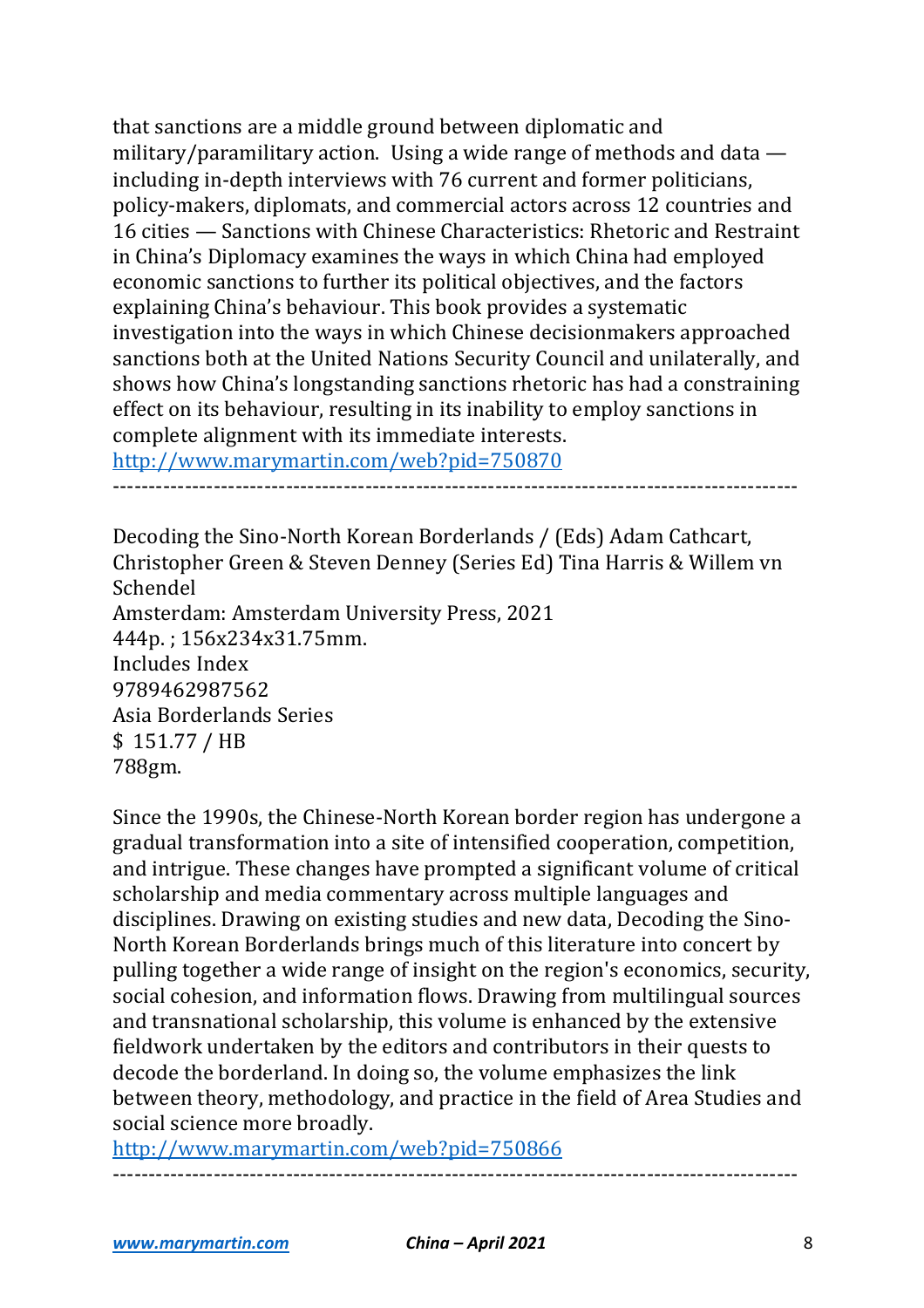The Heritage Turn in China: The Reinvention, Dissemination and Consumption of Heritage / (Eds) Carol Ludwig, Linda Walton & Yi-Wen Wang (Series Eds) Adele Esposito & Michael Herzfeld Amsterdam: Amsterdam University Press, 2020 320p. ; 156x234x25.4mm. Includes Index 9789462985667 Asian Heritages Series \$ 123.53 / HB 610gm.

The Heritage Turn in China: The Reinvention, Dissemination and Consumption of Heritage focuses on heritage discourse and practice in China today as it has evolved from the 'heritage turn' that can be dated to the 1990s. Using a variety of disciplinary approaches to regionally and topically diverse case studies, the contributors to this edited volume show how particular versions of the past are selected, (re)invented, disseminated and consumed for contemporary purposes. These studies explore how the Chinese state utilises heritage not only for tourism, entertainment, educational and commercial purposes, but also as part of broader political strategies on both the national and international stage. Together, they argue that the Chinese state deploys modes of heritage governance to construct new modernities while strengthening collective national identity in support of both its political legitimacy and its claim to status as an international superpower. The authors also consider ways in which state management of heritage is contested by some stakeholders whose embrace of heritage has a different purpose and meaning. http://www.marymartin.com/web?pid=750878

-----------------------------------------------------------------------------------------------

**Sociology**